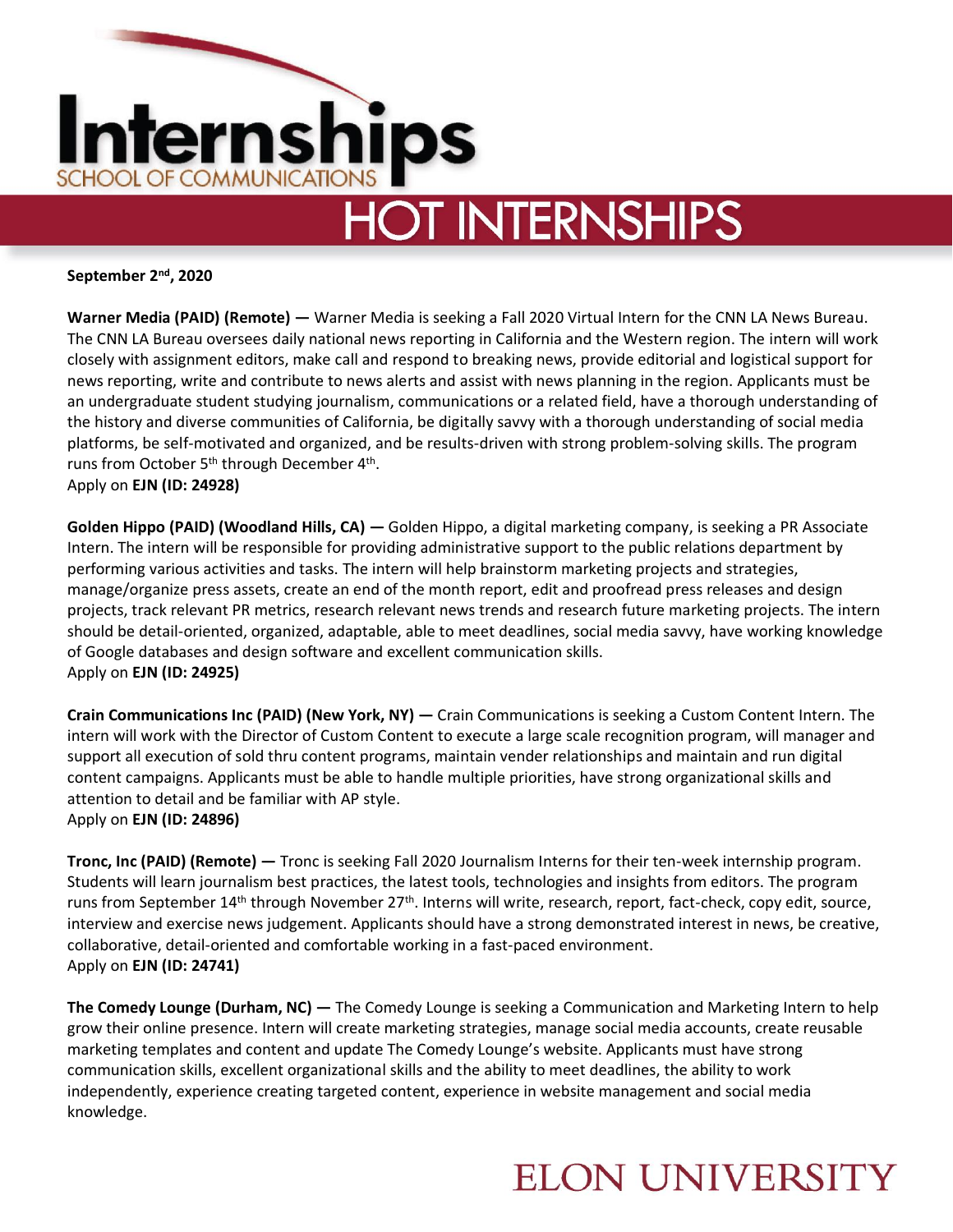

# **HOT INTERNSHIPS**

Apply on **EJN (ID: 24673)** by **Friday, September 4th .**

**Just in Time Roofing and Restoration (Burlington, NC) —** Just in Time Roofing and Restoration is seeking a Fall Social Media & Marketing Intern. The intern will be responsible for helping develop social media strategies and programs, managing social media accounts and using social media to drive sales. The intern will create and schedule social media content, track campaign performance, analyze trends and monitor engagement levels. Applicants should have a strong knowledge of social media platforms, have excellent written and verbal communication skills, strong organizational and analytical skills, be a current undergraduate student studying communications, marketing or other relevant field, and be able to work a minimum of 10 hours per week. Apply on **EJN (ID: 24617)** by **Friday, October 2nd .**

**BridgeTower Media (PAID) (Greensboro, NC) —** BridgeTower Media's Home Furnishings Division is seeking a Social Media Intern. The intern will be responsible for coordinating site content, creation, design and schedule to drive company strategic messages, post across social media platforms, monitor consumer feedback and respond to consumer comments, create social media graphics using Lumen, Canva or other tools and write and proofread social media messages and posts.

Apply on **EJN (ID: 24470)** by **Monday, September 7th .**

**PowerSure (Remote) —** PowerSure Industrial Power Solutions is seeking a Digital Marketing Intern. The intern will be responsible for driving the development of creative marketing campaigns, designing marketing materials, assisting in discovering new leads and compiling a customer information database, identifying ways to increase website traffic and implement SEO campaigns and help increase brand awareness. Applicants should be rising seniors with strong written, verbal and interpersonal communication skills, time management and organizational skills, experience using Adobe Photoshop or other design software and the ability to maintain confidentiality. Apply on **EJN (ID: 23905)** by **Friday, September 11th .**

**Caswell County Partnership for Children (Yanceyville, NC) —**The Caswell County Partnership for Children (CCPFC) is seeking a Communications/Marketing Intern. CCPDC is a non-profit organization serving children and families in Caswell County by supporting initiatives addressing early education, family support, health and youth development. The intern will engage the target audience through the development of news articles and e-newsletters, assist with social media accounts, contribute to website redesign, create content and manage the organizations image. Applicants should be up-to-date with the latest digital technologies and social media trends and have excellent communication skills.

Apply on **EJN (ID: 24052)** by **Sunday, September 13th .**

**GiveJobs.com (PAID) (Remote) —** GiveJobs.com is seeking a remote Communications/Marketing Intern. GiveJobs.com is a new company that is dedicated to connecting freelancers' talents in minority communities and developing countries with companies seeking workers. The intern will be responsible for managing social media platforms including creating and writing content, researching digital trends, developing marketing strategies, drafting press materials, writing email content and building and maintaining media lists. Applicants must be at least a undergraduate Junior with a minimum GPA of 3.0. Applicants should have excellent written and verbal communication skills, be social media savvy and research skills. Experience with Google and Bing Ads is a plus. Apply on **EJN (ID: 24969)** 

**Lenovo (Remote) —** Lenovo is seeking an Internal & Executive Communications Intern for Fall 2020. The intern will be responsible for drafting communications for team announcements, drafting stories for the company's internal news portal, using social media channels to engage Lenovo employees, gather materials and draft internal

#### **ELON UNIVERSITY**